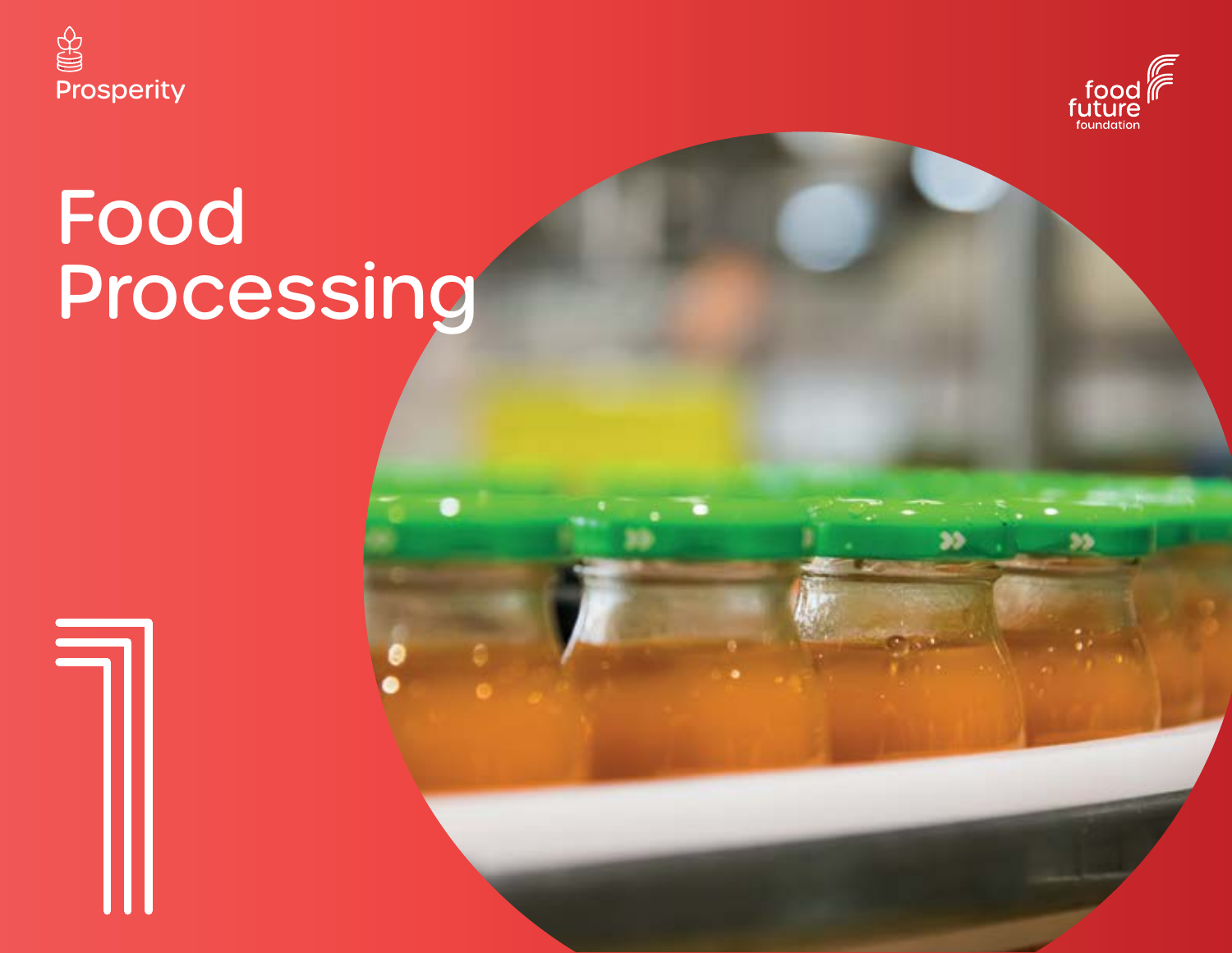

### Actionable Area

Improving access to nutrition through processed foods for combating malnutrition, micronutrient deficiencies, and reduced consumption of nutrients of concern.

#### **Issue**

- Despite being the world's largest producer of milk & pulses and the ∩ second-largest producer of rice, wheat, sugarcane, groundnut, vegetables, fruits, and cotton, the level of food processing in India is still low and limited to low value processed products.
- Meanwhile, 14% of India's population is undernourished. 'The State of Food Security and Nutrition in the World, 2020' report states that 189.2 million people are undernourished in India, and 34.7% of the children aged under five in India are stunted. In addition to all this, as per Global Hunger Index (GHI) 2019, India has been ranked 102 out of the qualifying 117 countries that were assessed.
- Between 1993 and 2011, the proportion of household expenditure on total food items decreased in rural and urban households. However, the proportion of income spent on fruits and vegetables has not changed much over time. On average, the Indian diet pattern is skewed towards cereals, and fruits and vegetables account for only 9%of the total calorie intake.

The consumption of fruits and vegetables is further impacted by the price volatility of these products.

### 250 200 150 100 50

Price Fluctuation of Fruits and Vegetables

| nn |       |                                                         |                       |  |       |        |
|----|-------|---------------------------------------------------------|-----------------------|--|-------|--------|
| 50 |       |                                                         |                       |  |       |        |
| O  |       |                                                         |                       |  |       |        |
|    |       |                                                         |                       |  |       |        |
|    |       | Jan-13 Jan-14 Jan-15 Jan-16 Jan-17 Jan-18 Jan-19 Jan-20 |                       |  |       |        |
|    |       | Jan-13 Jan-14 Jan-15 Jan-16 Jan-17 Jan-18 Jan-19 Jan-20 |                       |  |       |        |
|    | 102.2 | 122.2                                                   | 133 141.5 119.4 151.6 |  | 131.3 | - 1197 |
|    | 103.2 | 113.9                                                   | 126.2 125.7 133 141.3 |  | 135.4 | 143.2  |

CPI Vegetables **- CPI Fruits** 

Source: Ministry of statistics and Program Implementation (MOSPI)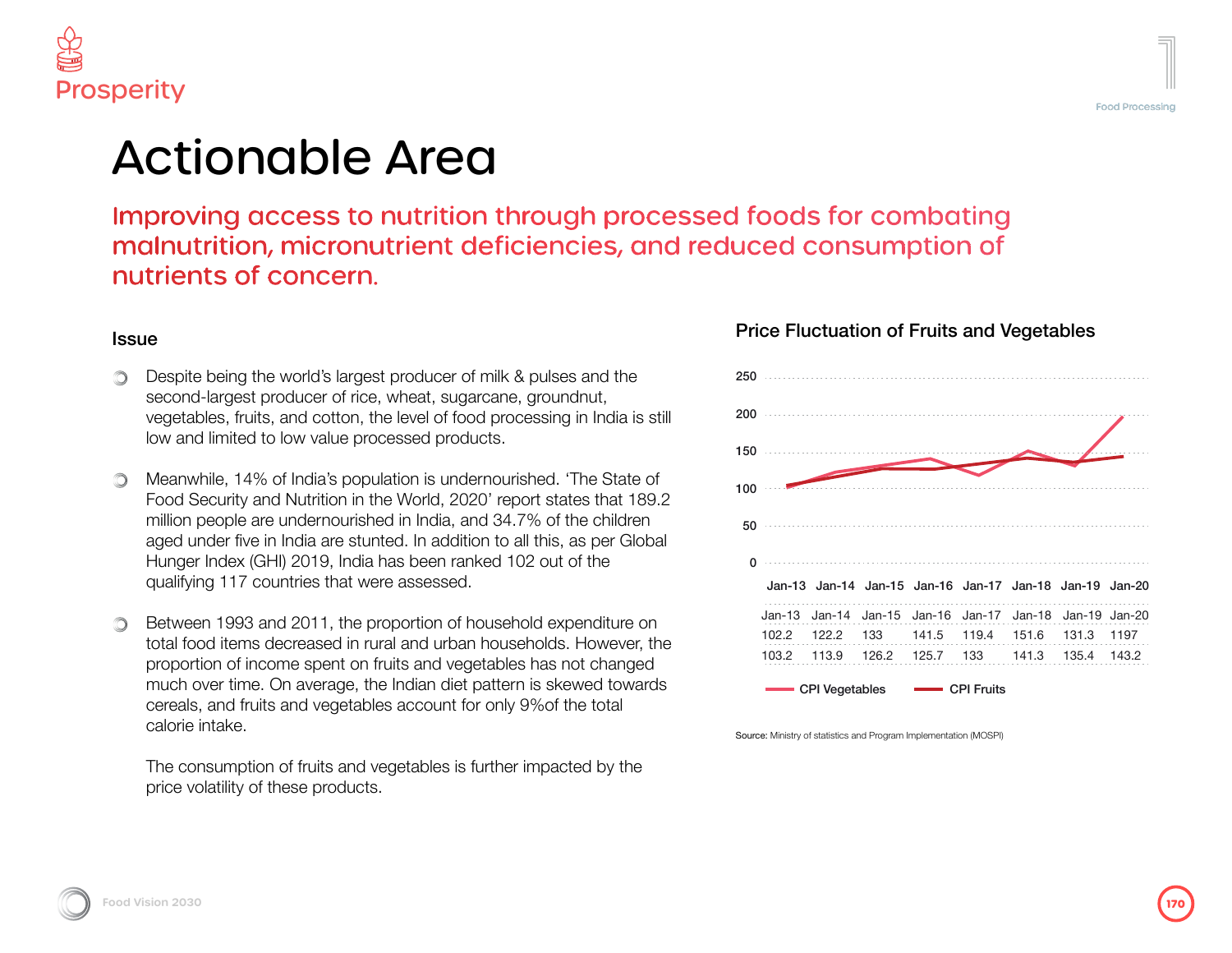

- Currently, the country's consumption and food processing baskets are skewed towards cereals. This is primarily due to more conducive policy support for cereal production through assured procurement systems. These policies were indeed the need of the era prior to the mid-1960s when India was heavily dependent on imports and food aid to meet domestic requirements. But with the changing scenario now with India being a food surplus, there is a need to focus on more nutritious food such as fruits, vegetables, dairy, meat, etc.
- A well-developed food processing sector with a higher level  $\circledcirc$ of processing will help in the reduction of wastage, improve value addition, promote crop diversification, ensure better return to the farmers, and also address critical issues of food security, food inflation, and providing wholesome, nutritious food to the masses.

## **Status**

India currently processes less than 10% of its agriculture  $\circlearrowright$ output (only around 2% of fruits and vegetables, 6% of poultry, 21% of meat, 23% of marine, and 35% of milk). Most of the processing done in India can be classified as primary processing – done through rice, sugar, edible oil, and flour mills, etc. However, primary processing offers lower value-addition compared to secondary processing that includes processing of high-value items viz fruits and vegetables, dairy, bakery, chocolates, etc.

- The high production levels and low current processing rates provide a huge opportunity for the sector's growth. Besides being a large sourcing hub for agricultural produce, India has the advantage of a large and growing market. Changing consumption patterns due to urbanisation, changes in the gender composition of workforce, and growing consumption rates have contributed to the increase in the size of the processed
- However, to fully benefit from this growth potential, the need of the hour is to move up the value chain in processed food products by establishing efficient backward linkages to contribute to the nation's food security and proving healthy processed foods towards mitigating the country's malnutrition rates.

is expected to reach USD 535 billion by 2025-26.

◯

food market. The output of India's food processing sector

- The areas witnessing double-digit growth within the ∩ processed food segment include breakfast cereals, bakery products, processed fruits and vegetables, processed meat and seafood, pasta/noodles, ready-to-eat meals, sauces, and dressings. Growing consumer awareness is also leading to a demand for healthier product options. This has led to new and innovative products such as ready-to-eat meals, cold-pressed juices, etc., gaining popularity.
- Meanwhile, towards combatting malnutrition, staple food ∩ fortification is gaining prominence. The government has initiated several steps towards enhancing the consumption of fortified food for children and the more vulnerable segments of the population. The FSSAI has also initiated the process for setting regulations for mandatory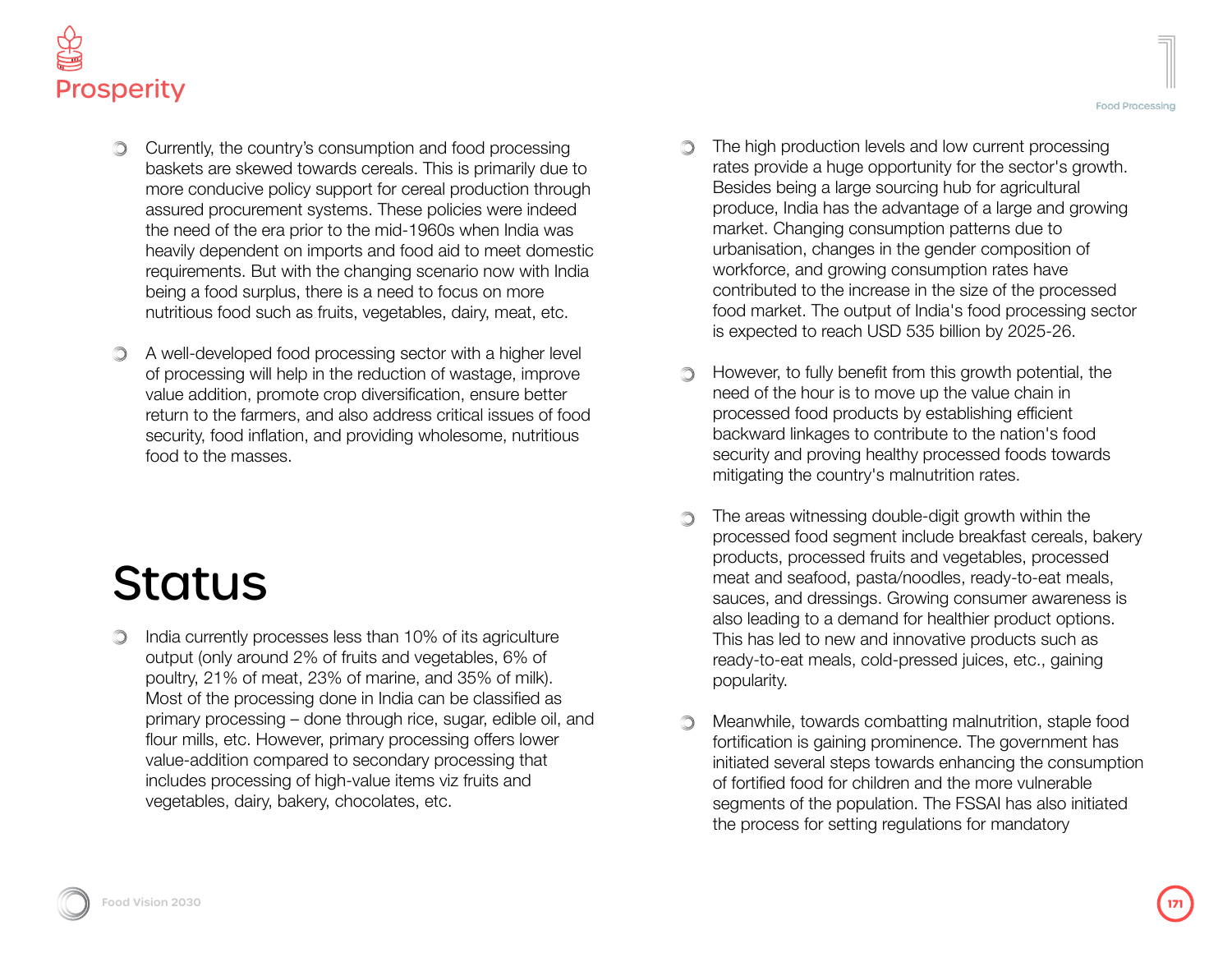fortification of edible oil and packaged milk and, more recently, standards for processed foods such as breakfast cereals, buns, rusk, pasta, noodles, processed foods, etc.

- While a typical Indian diet focused on cereals may meet the calorie requirements, a key challenge isin meeting high-quality protein and fat intakes. It is pertinent to note that India's nutrition challenges span several fronts. On the one hand, a large portion of the lower-income classes is undernourished. On the other hand, the more well-off income classes are seeing an increasing rate of lifestyle diseases, such as diabetes, hypertension, and coronary heart disease.
- It is essential to control nutrients of concern (fat, salt, sugar) ∩ in processed foods to mitigate the latter. The government initiated the 'Eat Right India' campaign to bring about dietary modifications to reduce diet-related non-communicable diseases like diabetes, hypertension, heart diseases, etc. In line with this, several food manufacturers have begun reformulating their products to reduce the levels of salt, sugar, and saturated fats and increase positive elements of dietary fibres. Additionally, regulations are also under discussion on Front-of-Pack labelling to provide information on these nutrients and enable consumers to make judicious choices.

#### Government Initiatives

To strengthen the food processing sector, the government has launched several initiatives to attract investments, incentivising primary processing infrastructure towards ensuring lower wastage, better shelf life, and nutritious values; enabling higher levels of processing through enabling the framework of mega food parks; and building consumer awareness regarding nutrition.

- 100% FDI is permitted under the automatic route in food processing industries.
- 100% FDI is permitted in the manufacture of food products ∩ and trading (including through e-commerce) for food products manufactured and processed in India.
- The whole idea is to increase FDI in the food processing ∩ industry, which in turn offers a huge opportunity for the sector by way of enhanced scope for technology transfer, backend integration, and expansion of the food processing industry as well as increased employment by way of setting up of more food processing units.
- Production Linked Incentive Scheme for Food Processing Industry (PLISFPI): The scheme has been launched to support the creation of global food manufacturing champions; promote Indian brands of food products; increase employment opportunities for off-farm jobs, ensure remunerative prices of farm produce and higher income to farmers. The critical components of the scheme include

a. Incentivising manufacturing of four major food product segments viz. Ready to Cook/ Ready to Eat (RTC/ RTE) including millet-based foods, processed fruits &vegetables, marine products, and Mozzarella cheese.

b. Incentivising innovative/ organic products of SMEs across all the above four food product segments, including free-range- eggs, poultry meat, and egg products.

c. Support for branding and marketing abroad to incentivise the emergence of strong Indian brands.

**Operation Greens:** Under the scheme, the Ministry of Food Processing Industries (MoFPI) provides financial support on transportation of eligible crops (horticulture) from surplus production cluster to consumption centre; and/or hiring of appropriate storage facilities for eligible crops.

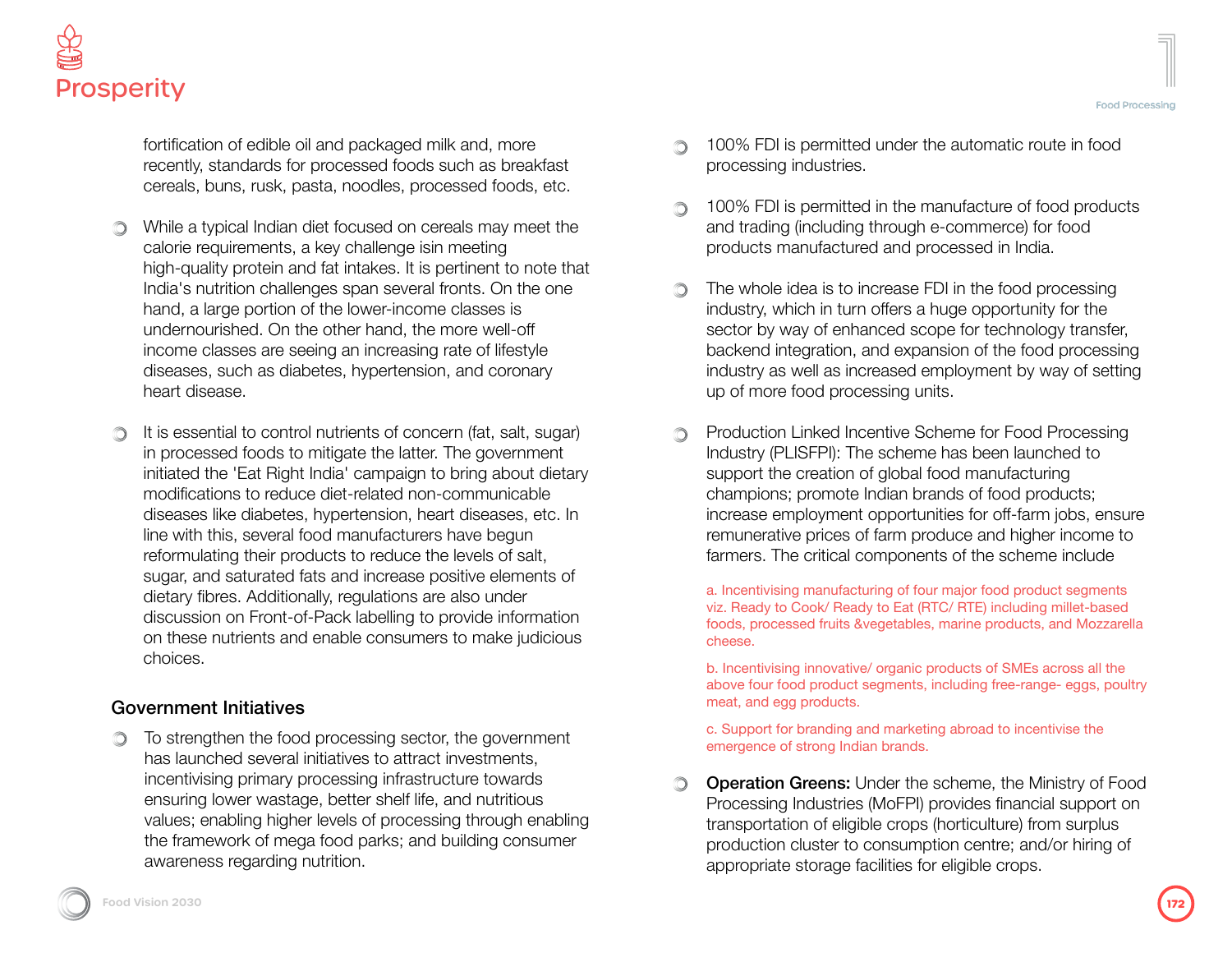

- Agri Infrastructure Fund: The scheme provides a medium to long-term debt financing facility for investment in viable projects for post-harvest management infrastructure and community farming assets through interest subvention and financial support.
- Mega Food Parks: The Mega Food Park Scheme is based on a "cluster" approach. It envisages creating state-of-the-art support infrastructure in a well-defined agri/horticultural zone for setting up modern food processing units in the industrial plots provided in the park with a well-established supply chain. Mega Food Park typically consists of supply chain infrastructure including collection centers, primary processing centers, central processing centers, cold chain, and around 25-30 fully developed plots for entrepreneurs to set up food processing units. Currently, 41 Mega Food Parks have been approved under the scheme, of which 22 are operational.
- Regulation support: FSSAI established standards for fortifying rice, wheat flour, edible oil, double fortified salt (DFS), and milk in 2016. The momentum for fortification accelerated with the 2018 regulations being put in place. With fortified staples, problems of iron deficiency anemia, neural tube defects, iodine deficiency disorders, and deficiencies related to vitamin A, D, and B12 can be addressed effectively. For instance, wheat flour (with Iron, folic acid, and B12), oil (with vitamin A & D), salt (with Iron and iodine).
- Additionally, MoFPI provides financial assistance to the food industry for capital equipment and its installation for fortification, value addition, and demand creation.
- The government has made it mandatory to use fortified oil, fortified wheat flour, and double fortified salt in Mid-day Meal and Integrated Child Development Services (ICDS) programmes to strengthen child nutrition. Further, the government plans to distribute fortified rice through the ICDS and Mid-Day Meal Schemes across the country from the year 2021.
- The Government has also undertaken several campaigns ∩ to promote consumer awareness, such as Right to Protein, a nationwide public health initiative. It was announced in 2019 to educate people about the importance of proteins for their general health, fitness, and wellbeing. Also, the 'Eat Right India' movement was launched by FSSAI to improve the nutritional profile of processed food products in India.

#### Private Sector Initiatives

- The food processing companies in India have already shifted their focus to enabling access to nutrition with more prominence on lowering nutrients of concern, improving micronutrient access through fortification, enabling protein intake through innovative products, etc.
- In line with the government's 'Eat Right Campaign,' around ∩ 20 key food companies pledged to reformulate their products towards lower values of salt, sugar, and saturated fats. This focus has led to the launch of several new products such as 'zero sugar' product versions, amla-based drinks, lower salt content through the use of micronized salt, products with positive nutrients such as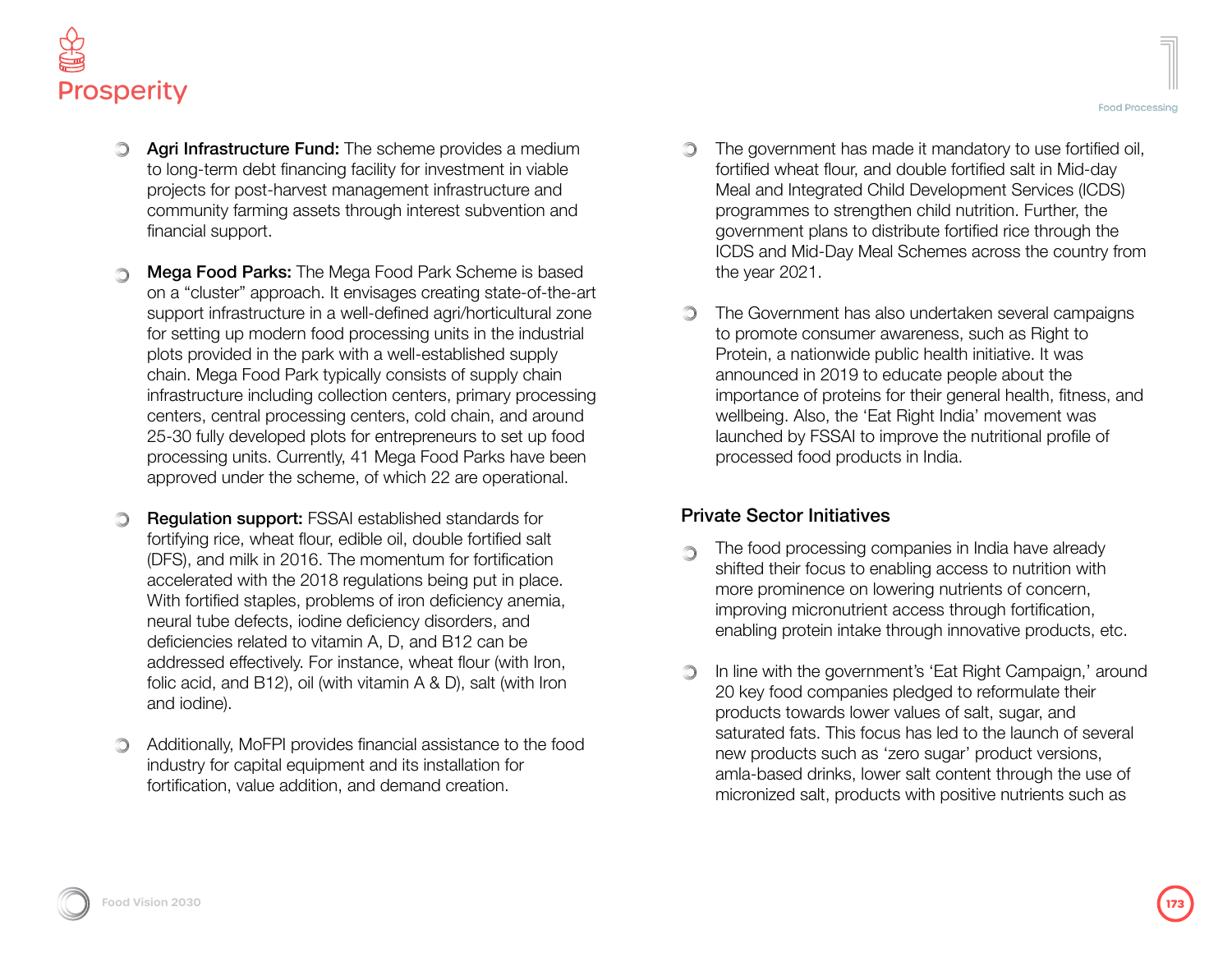

high dietary fibers, etc. Given the high demand for foods such as noodles and pasta, companies are launching healthier variants replacing wheat with maize, ragi, millets, etc. The changing mindset of the urban consumer and a growing focus on nutrition awareness has led to companies constantly researching reformulating their products in a step-wise manner.

- Presently, 157 brands of five fortified staples are available in ⊙ the open market with a pan India and regional presence. There has been tremendous traction in the oil and milk industry, with 47% of the top ten packaged refined edible oil industry players and 36.6% of the organised milk industry fortifying as per FSSAI standards. A prominent change has been seen in the uptake of plant-based proteins, including chickpeas, lentils, barley, almonds, etc. Plant-based proteins have already picked up in India, especially given the country's large vegetarian population. In India, the alternative protein sector can also help fight malnutrition sustainably.
- Growing awareness on nutrition, preventive healthcare, and rising cases of lifestyle diseases such as obesity, blood pressure, diabetes, etc., has shifted focus to the health supplements sector in India. As a result, the Indian Dietary Supplement Market was valued at USD 3924.44 million in FY2020 and is predicted to grow at a CAGR of 17.28% until FY2026, to reach USD 10,198.57 Million.

## Vision 2030

- Increase consumption of fruits and vegetables towards increasing calorie intake from 9% to 20% by 2030
- Leverage food processing towards reducing malnutrition rates in line with the NITI Aayog's **SDG India Index and Dashboard Report -Reduce** anaemia in children ( $6 - 59$  months) from 40.5% to 14% by 2030

a. Reduce stunted growth in children (<5 years) from 34.7% to 2.5 % by 2030

b. Reduce prevalence rate of underweight among children (<5 years) from 33.4 % to 0.9% by 2030.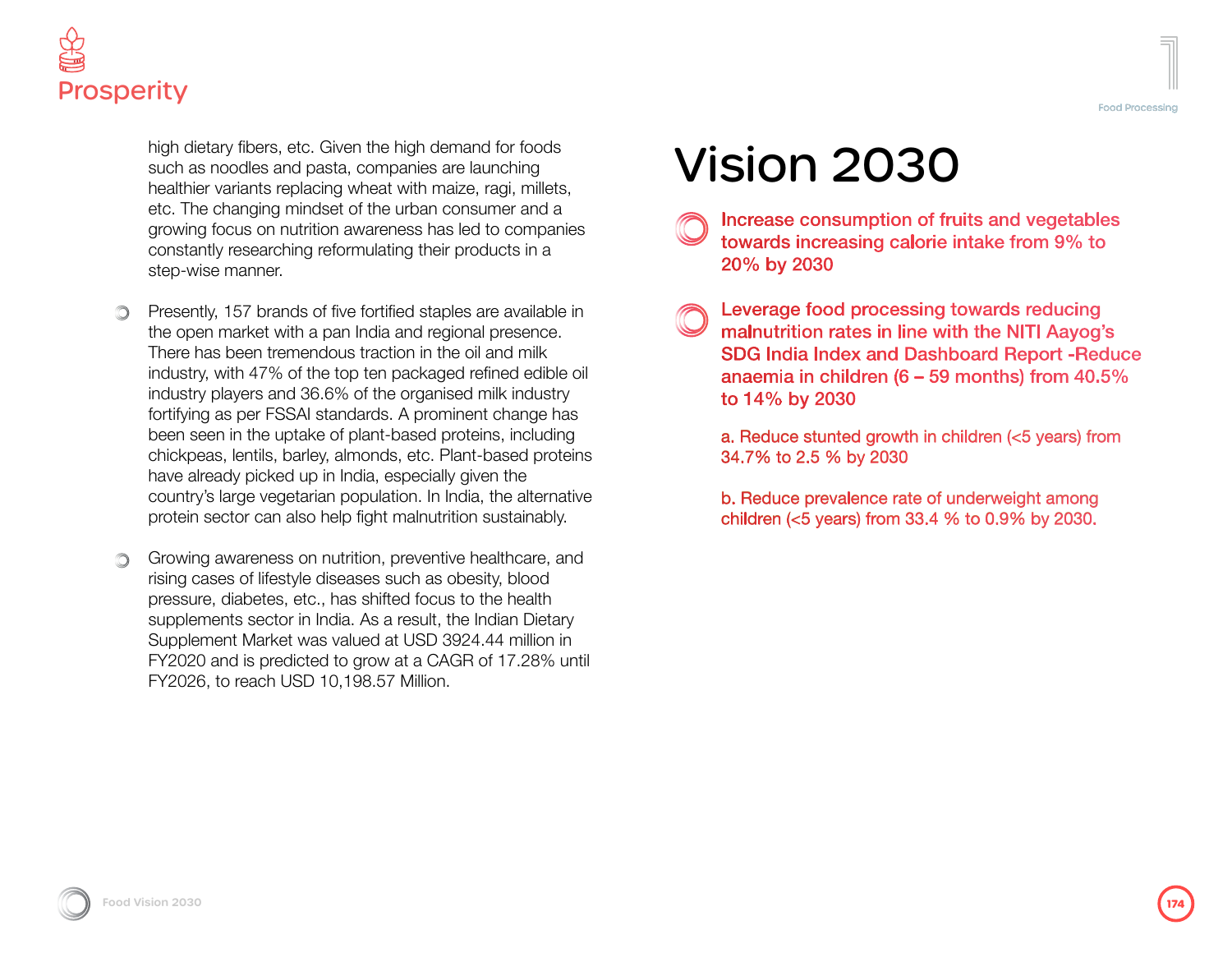



Promote value addition of fruits, vegetables, and Nutri-cereals such as millets by enabling producers better access to technology, product knowledge, best practices, etc.

To offset India's protein deficiency, affordability is crucial; thus, bioavailable protein sources such as soyabean should be leveraged. Such products should be included in mid-day meals and other schemes.

Snacks and breakfast should be focused on as key means to deliver nutrition to children. Nutritious snacks and breakfast should be provided through mid-day meals.

#### **INFRASTRUCTURE SUSTAINABILITY POLICY IMPLEMENTATION**



Organise learning missions to the countries like Thailand, Indonesia, etc., which have created a niche market for value-added nutritious products produced through simple primary processing such as dried/dehydrated vegetables, poached/pickled fruits as Indian farmers are unaware of such products.

Promote the market for natural, nutritious food products leveraging ingredients like Guava, Jamun, Algae, Seaweeds, etc., which have high amounts of micronutrients.

Incentivise and encourage innovative product development, such as high micro-nutrient fruits into dairy products, to enhance digestibility and increase absorption of nutrients.

Undertake mass awareness campaigns on nutrition and fortification like the initiatives undertaken for iodine in salt.

Propagate the benefits of Plant-based meat products for better consumer awareness.

Create awareness on the reformulation of products to reduce nutrients of concerns (fat, sugar & salt)